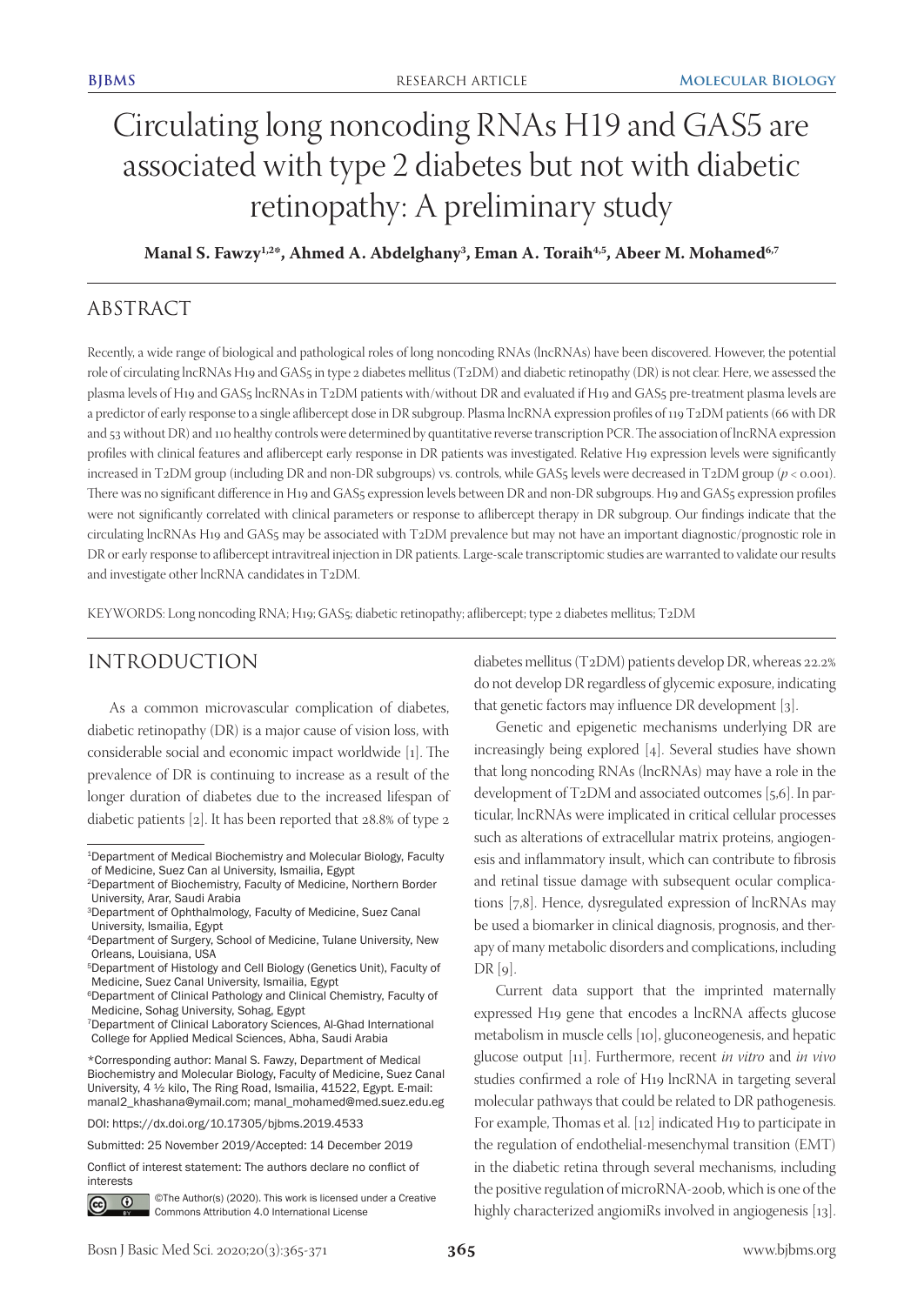H19 is also suggested to participate in hypoxia-induced stress response via regulating NADPH oxidase 4 (NOX4) and endothelial nitric oxide synthase/nitric oxide (eNOS/NO) signaling [14].

The serum level of another lncRNA, growth arrest-specific transcript 5 (GAS5), has been correlated with T2DM prevalence [15] and its downregulation has been associated with insulin resistance [16]. Recently, GAS<sub>5</sub> has also been implicated in maintaining retinal ganglion cell survival in glaucoma via the activation of transforming growth factor beta (TGF-β) pathway, which induces cell proliferation and differentiation [17].

In the current study, we explored the potential role of H19 and GAS5 lncRNAs in T2DM and DR considering the following: 1) their implication in DM- and DR-related cellular pathways; 2) to the best of our knowledge, the circulating levels of H19 and GAS5 have not been evaluated in DM/DR in our population before; 3) although the levels of circulating lncRNAs have been associated with the development of DR [18,19], most of the previous studies focused on diabetic rat models or endothelial cells cultured in high-glucose conditions [12,20,21]. Here, we compared the plasma levels of circulating H19 and GAS5 lncRNAs of T2DM patients (with/ without DR) and healthy controls. In addition, as circulating lncRNAs could be used as novel non-invasive biomarkers for early prediction of DR or response to anti-vascular endothelial growth factor (VEGF) treatment [15], we correlated the pre-treatment levels of the circulating lncRNAs to patient clinical data in DR subgroup, including response to a single dose of anti-VEGF aflibercept intravitreal (IV) injection.

## MATERIALS AND METHODS

#### Ethical statement

The study was approved by the Institutional Research Ethics Committee of the Faculty of Medicine, Suez Canal University, No. 3651, and the research was conducted in accordance with the Helsinki Declaration. All participants provided informed consent before taking part in the study.

#### Participants

This case-control study enrolled T2DM patients attending ophthalmology outpatient clinics of the Suez Canal University hospitals and Eljawhara Center for Ophthalmic Surgeries and LASIK during the period between November 2018 and the end of February 2019. One hundred and nineteen consecutive and randomly assigned  $T_2DM$  adult patients with  $(n = 66)$ and without  $(n = 53)$  confirmed DR diagnosis, according to the Early Treatment Diabetic Retinopathy Study (ETDRS) report [22], and 110 healthy controls were recruited. The characteristics of the patient and control group with their exclusion criteria are detailed in our previous work [23].

#### Clinical evaluation

All participants were subjected to a thorough ophthalmic evaluation, which included the best-corrected visual acuity (BCVA) using the Logarithm of the Minimum Angle of Resolution (LogMAR) at the initial presentation and, in the subsequent follow-up visits, an optical coherence tomography (OCT). Aflibercept IV injection was scheduled for DR subgroup. Based on the results of the initial examination by fundus fluorescein angiography (FFA), the type and classification (focal vs. diffuse) of maculopathy were determined by an ophthalmologist. The ischemic type was excluded to avoid unreliable results. DR classification into non-proliferative DR (NPDR) and proliferative DR (PDR) was done according to the ETDRS [22,24]. Subsequently, NPDR was classified into mild, moderate, and severe. Macular edema diagnosis was based on both clinical and OCT findings, as described previously [22].

The patients' retinas were subjected to evaluation by OCT using OPTOVUE RTvue XR (OPTOVUE Inc., Fremont, CA, USA) to measure the central macular thickness (CMT). Additionally, a map of fast macular thickness, centered at the fovea, was done [23].

OCT findings of diabetic macular edema (DME) included Central Subfield Thickness (CST) more than 290 µm together with spongy intraretinal edema. Cases with an interrupted inner segment/outer segment (IS/OS) junction or interrupted external limiting membrane (ELM) were excluded, as they have a poor prognosis that would yield invalid results. All patients with DME were subjected to IV injection (2 mg in 0.05 mL) of aflibercept (Eylea 40 mg/mL, Bayer Pharma AG, Berlin, Germany) [25], preceded by blood sampling. Patient follow-up was scheduled for the  $1<sup>st</sup>$  day, one week, and one month post-IV injection. Second check using the BCVA and OCT was performed after four weeks to assess the CMT. In line with our aim to evaluate the association of the selected lncRNAs with the initial response to a single dose of aflibercept, the improvement of BCVA more than 2 lines of the Snellen chart (converted to LogMAR units for statistical analysis) and the reduction of CST more than 15% of the pre-treatment thickness were considered as a response to treatment. Continuous follow-up of patients with recorded BCVA and CMT changes according to the standard schedules and reinjections were applied.

## Quantitative reverse transcription polymerase chain reaction (qRT-PCR) for H19 and GAS5

Total RNA was isolated from (400 µl) plasma by QIAzol Lysis Reagent (Qiagen, Hilden, Germany) according to the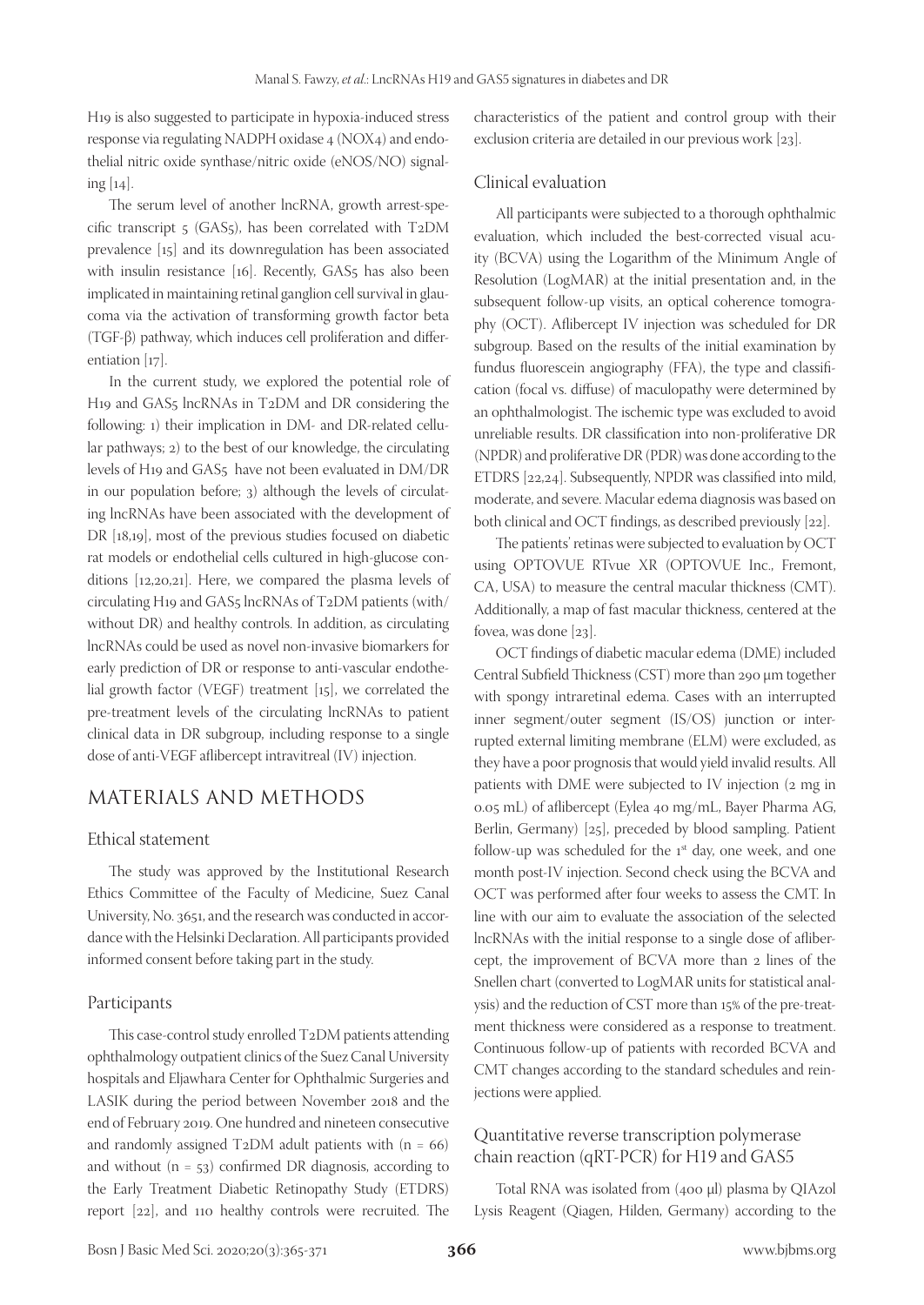modified protocol of Qiagen RNeasy Kit (Cat. No.74104, Qiagen, Hilden, Germany). Extracted RNA was subjected to integrity check and concentration determination by gel electrophoresis and NanoDrop ND-1000 spectrophotometer (NanoDrop Tech., Inc. Wilmington, DE, USA) at the absorbance ratio 260/280 nm, respectively. Extracted RNA was subsequently subjected to reverse transcription using High Capacity cDNA Reverse Transcription Kit (Applied Biosystems, USA; P/N 4368814), as described previously [23]. Each run included glyceraldehyde 3-phosphate dehydrogenase (GAPDH) quantification for data normalization and appropriate negative controls (i.e., no template control [NTC] and no reverse transcriptase control [NRT]). Specific TaqMan assay for each specified lncRNA that consists of a pair of PCR primers, a sequence-specific TaqMan probe with a dye label (FAM) on the 5′ end, a minor groove binder (MGB), and non-fluorescent quencher (NFQ) on the 3′ end (Thermo Fisher Scientific, Applied Biosystems, TaqMan Noncoding RNA assays) was run in duplicate on StepOne™ Real-Time PCR System (Applied Biosystems, Foster City, California, USA) following a protocol described in detail previously [26]. All PCR reactions were carried out in accordance with the Minimum Information for Publication of Quantitative Real-Time PCR Experiments (MIQE) guidelines [27].

#### Statistical analysis

 Statistical analysis was performed using IBM SPSS Statistics for Windows, Version 23.0. (IBM Corp., Armonk, NY) and GraphPad Prism version 7.00 for Windows (GraphPad Software, La Jolla California USA). Chi-square, Fisher's exact, student's t, and Mann-Whitney U tests were employed for comparisons between study groups according to data distribution. Bivariate correlation analysis was applied using the Spearman's correlation. The fold change of the expression of lncRNAs in each patient relative to the controls was quantified based on the quantification cycle (Cq) value and the 2<sup>−∆∆Cq</sup> method [28]. Values of *p* < 0.05 were considered statistically significant.

## RESULTS

#### Clinical characteristics of study participants

The study included 119 patients (87 females and 32 males; mean age of  $61 \pm 8.84$ ) and 110 controls (83 females and 27 males; mean age of 60.5  $\pm$  10.7), with comparable mean age  $(p = 0.748)$  and sex ratio  $(p = 0.763)$ . Among diabetic patients, 66 had DR (45 women and 21 men), while 53 of the patients (42 women and 11 men) did not have ophthalmological problems. No history of other concomitant diabetic complications was observed. As expected, DR patients had a more prolonged

duration (years) of diabetes ( $15.8 \pm 7.33$ ) compared to non-DR patients  $[12.2 \pm 4.4]$  ( $p = 0.002$ ). In addition, insulin dependency was more common among DR patients ( $p = 0.003$ )  $OR = 3.58$ , 95%  $CI = 1.54$  to 8.31).

The mean baseline CMT and BCVA values of DR patients were 426 ± 141 and 0.52 ± 0.2, respectively. The mean post-treatment values declined to  $343 \pm 111$  and  $0.36 \pm 0.2$ , respectively. There was no significant difference between patients with different grades (Figure 1). When DR subgroup was classified by ∆CMT, 4/5 of patients exhibited a remarkable improvement in the CMT one month after intraocular anti-VEGF drug injection. This drug responder subgroup had a significantly different CMT  $(p < 0.001)$  and BCVA  $(p < 0.001)$  values compared to non-responders (Table 1). CMT change was moderately correlated with the degree of change of BCVA [r = 0.598,  $p <$  0.001] (Figure 1C).

#### LncRNA expression

The relative expression of H19 was significantly upregulated in diabetic patients compared to controls  $(p < 0.001)$ , while GAS5 was downregulated in the patient group  $[p \lt 0.001]$  (Figure 2A and B). The expression profiles did not show a significant association with clinical parameters, including glycated hemoglobin (HbA1c) blood levels, which reflects the state of diabetes control and the early response to single-dose anti-VEGF treatment (Table 2). In addition, H19 and GAS5 plasma levels were comparable between patients with and without DR (Figure 2C and D).

## DISCUSSION

Poor outcomes of diabetes remain one of the critical challenges that impose a substantial socioeconomic burden on countries. As previously stated "Understanding the bio-molecular events underlying diabetes could provide new effective diagnostic and therapeutic tools to combat the disease." [29].

It is important to recognize the role of lncRNAs in DM/ DR development and progression. The present study is the first to demonstrate dysregulation of H19 and GAS5 circulating RNAs in diabetic patients with and without retinopathy compared to controls in a population from the Middle East region. The pre-treatment level of H19 and GAS5 circulating lncRNA was upregulated and downregulated, respectively in T2DM patients compared to controls. This finding is consistent with recent reports showing a correlation of lncRNA dysregulation with diabetes and its complications [5,6,15] and suggesting the implication of lncRNAs in the cellular pathways underlying the disease [9,15].

The lncRNA H19 was found to be involved in the regulation of metabolic changes related to T2DM [30]. Interestingly,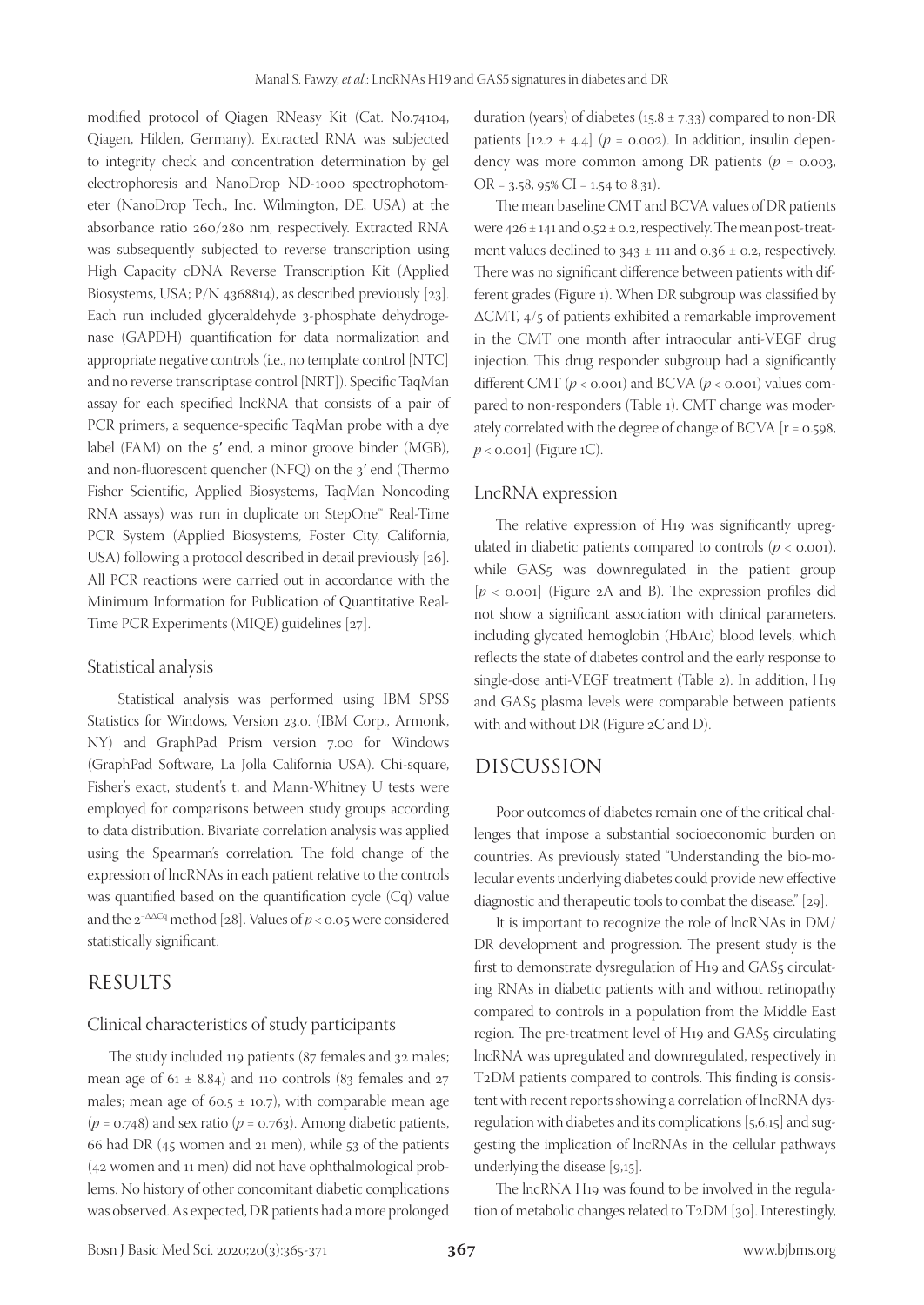

FIGURE 1. Ophthalmological response in DR subgroup after intraocular anti-VEGF injection. (A) The mean CMT values declined in post-treatment group compared with pre-treatment group. (B) The mean BCVA values declined in post-treatment group compared with pre-treatment group. (C) Correlation analysis of change of CMT and BCVA. (D) There was no significant difference between patients regarding the CMT values classified by DR grade; Grade 1: Mild NPDR, Grade 2: Moderate NPDR, Grade 3: Severe NPDR, Grade 4: PDR. (E) There was no significant difference between patients regarding the BCVA values classified by DR grade (1, 2, 3, and 4). VEGF: Vascular endothelial growth factor; CMT: Central macular thickness; BCVA: Best-corrected visual acuity; DR: Diabetic retinopathy; NPDR: Non-proliferative diabetic retinopathy; PDR: Proliferative diabetic retinopathy; Pre: Prior treatment with aflibercept; Post: After treatment with aflibercept.

| Variables       | No DR          | DR              | p        | <b>NR</b>        | R               | p          |
|-----------------|----------------|-----------------|----------|------------------|-----------------|------------|
| Number          | 53             | 66              |          | 12               | 54              |            |
| Age, years      | $62.6 \pm 7.3$ | 59.6±9.7        | 0.066    | $57.9 \pm 9.2$   | $60.0 \pm 9.8$  | 0.496      |
| Women/Men       | 42/11          | 45/21           | 0.214    | 8/4              | 37/17           | 0.901      |
| Hypertension    | 29 (54.7)      | 44(66.7)        | 0.192    | 7(58.3)          | 37(68.5)        | 0.515      |
| Duration, year  | $12.2 \pm 4.4$ | $15.8 \pm 7.33$ | $0.002*$ | $14.7 \pm 9.3$   | $16.1 \pm 6.8$  | 0.313      |
| Insulin users   | 10(18.9)       | 30(45.5)        | $0.003*$ | 5(41.7)          | 25(46.3)        | 0.771      |
| Grade           |                |                 |          |                  |                 |            |
| Mild NPDR       |                | 22(33.3)        |          | 5(41.7)          | 17(31.5)        | 0.472      |
| Moderate NPDR   | ٠              | 23(34.8)        | ٠        | 5(41.7)          | 18(33.3)        |            |
| Severe NPDR     |                | 9(13.6)         |          | 0(0.0)           | 9(16.7)         |            |
| <b>PDR</b>      |                | 12(18.2)        |          | 2(16.7)          | 10(18.5)        |            |
| Pre-CMT, mm     | ٠              | $426 \pm 141$   | ٠        | $349 \pm 78$     | $443 \pm 147$   | $0.036*$   |
| Post-CMT, mm    | ٠              | $343 \pm 111$   | ٠        | 387±127          | $333 \pm 106$   | 0.132      |
| $\triangle CMT$ | ٠              | $83.3 \pm 111$  |          | $-38.0 \pm 52.4$ | $110\pm 102$    | $< 0.001*$ |
| Pre-BCVA        |                | $0.52 \pm 0.2$  |          | $0.43 \pm 0.29$  | $0.55 \pm 0.25$ | 0.152      |
| Post-BCVA       | ٠              | $0.36 \pm 0.2$  |          | $0.45 \pm 0.29$  | $0.34 \pm 0.22$ | 0.283      |
| ∆BCVA           |                | $0.16 \pm 0.1$  |          | $-0.01 \pm 0.05$ | $0.20 \pm 0.16$ | $< 0.001*$ |

TABLE 1. Clinical characteristics of patients with type 2 diabetes mellitus (T2DM)

Data are presented as number (percentage) or mean ± standard deviation (SD). Patient group included diabetic patients with and without retinopathy. DR: Diabetic retinopathy; R: Responders (improved) and NR: Non-responders (deteriorated) classified by ∆CMT. NPDR: Nonproliferative diabetic retinopathy; CMT: Central macular thickness; Pre: Prior treatment with aflibercept; Post: After treatment with aflibercept; BCVA: Best-corrected visual acuity assessed by the Logarithm of the Minimum Angle of Resolution (LogMAR). Student's t and Mann-Whitney U tests were used for quantitative variables and Chi-square and Fisher's exact tests were used for qualitative data. \*Statistical significance was considered at  $p<$  0.05

the role of lncRNAs to control islet development and function was first demonstrated in a study showing that altered H19 expression is implicated in transgenerational transmission of gestational diabetes and diabetes-related deterioration of islet structure and function during pregnancy in mice [31]. Gao et al. [10] reported decreased H19 expression in skeletal

muscle in DM and suggested its role in the impairment of insulin signaling and reduction of glucose uptake. In the Goyal study [11], the inhibition of H19 expression by small interfering RNA (siRNA) in HepG2 cells and primary mouse hepatocytes increased the levels of gluconeogenic gene expression, which was accompanied by an increase in hepatic glucose output.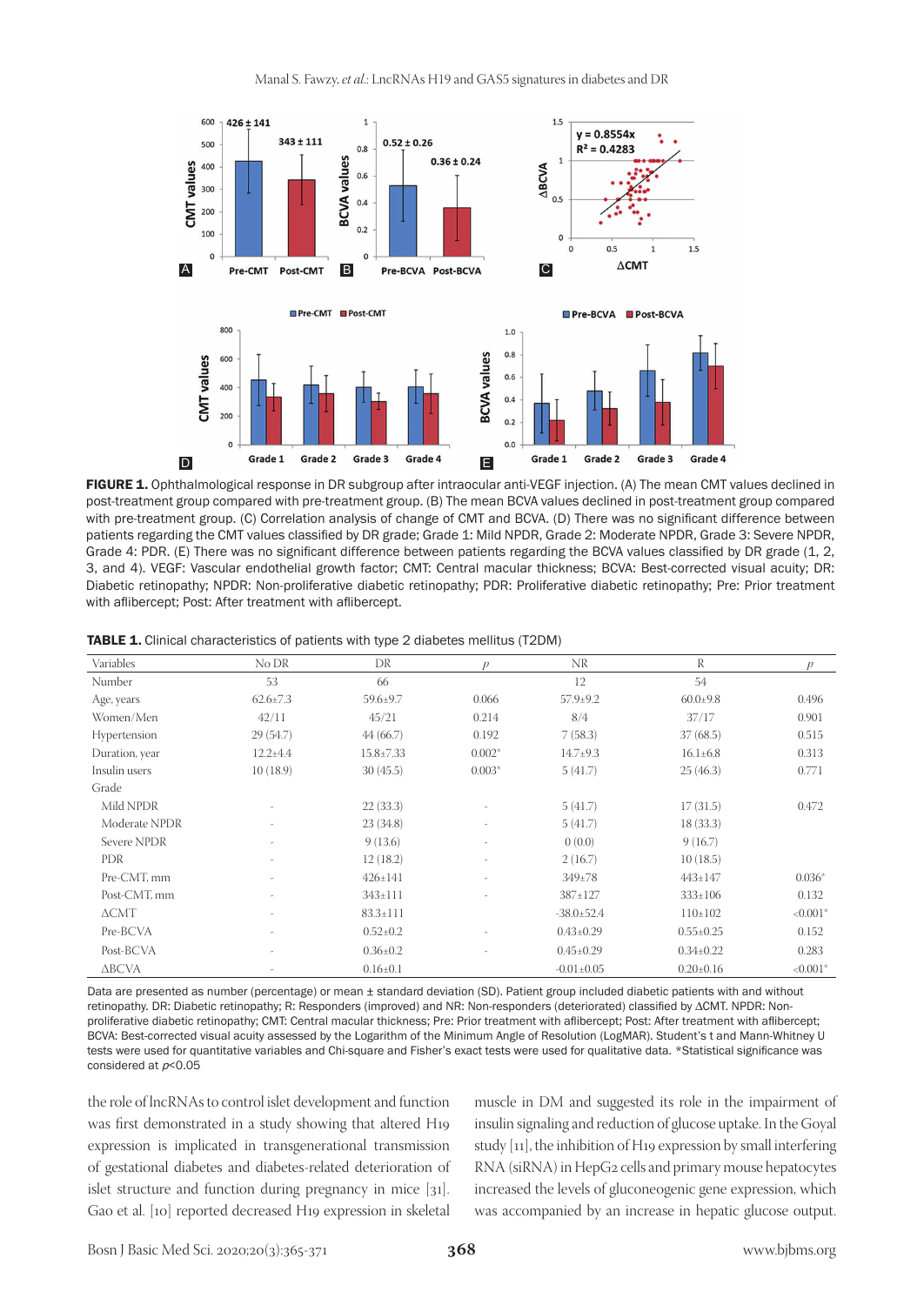

FIGURE 2. Expression levels of H19 and GAS5 IncRNAs in the study population. (A) The relative expression of H19 was significantly upregulated in diabetic patients compared to controls. (B) The relative expression of GAS5 was significantly downregulated in diabetic patients compared to controls. (C) H19 plasma relative expression levels were comparable between patients with and without DR. (D) GAS5 plasma relative expression levels were comparable between patients with and without DR. The expression level of each lncRNA was detected by quantitative reverse transcription PCR. The data output is expressed as a fold-change and normalized to GAPDH levels. Mann-Whitney U test was used. The control level is set at relative expression of 1.0. LncRNA: Long noncoding RNA; GAPDH: Glyceraldehyde 3-phosphate dehydrogenase; DR: Diabetic retinopathy; No DR: Diabetic patients without DR; DM: Diabetes mellitus; Q1/Q3: The first/third quartile. \*Compared to controls; the statistical significance was considered at *p* < 0.05.

TABLE 2. Association between lncRNA expression and clinical features of T2DM patients

| Variables     | H19             |             |                      | GAS <sub>5</sub> |             |                 |
|---------------|-----------------|-------------|----------------------|------------------|-------------|-----------------|
|               | $p$ association | Coefficient | <i>p</i> correlation | $p$ association  | Coefficient | $p$ correlation |
| Age           | 0.751           | 0.012       | 0.900                | 0.165            | $-0.096$    | 0.307           |
| Sex           | 0.470           | 0.0678      | 0.473                | 0.564            | 0.054       | 0.566           |
| Hypertension  | 0.502           | 0.063       | 0.504                | 0.504            | $-0.062$    | 0.506           |
| Duration      | 0.651           | 0.016       | 0.867                | 0.150            | 0.030       | 0.750           |
| Insulin users | 0.967           | 0.004       | 0.968                | 0.515            | $-0.061$    | 0.517           |
| Grade         | 0.429           | $-0.034$    | 0.717                | 0.804            | 0.091       | 0.330           |
| Drug response | 0.409           | $-0.104$    | 0.413                | 0.390            | $-0.108$    | 0.394           |

Mann-Whitney U and Spearman's correlation tests were applied. Age groups were classified as <55 and ≥55 years. Disease duration was categorized as <15 years and ≥15 years. Drug response was classified by ∆CMT in DR subgroup only. DR: Diabetic retinopathy; CMT: Central macular thickness; GAS5: Growth arrest-specific transcript 5

In HepG2 cells, H19 inhibition led to dysfunction of insulin signaling, mediated by increased nuclear localization of the transcriptional regulator forkhead box O1 (FoxO1) [11]. These findings support H19 role in the regulation of physiological hepatic response during diabetes.

DR-related mechanisms such as hyperglycemia-induced oxidative stress and hypoxia may lead to lncRNA upregulation, as lncRNA and protein-coding genes are regulated by similar events [29]. In a recent study involving retinal endothelial cells exposed to glucose and a mouse model of DR, Thomas et al. showed that H19 is involved in EMT in the retina. They also demonstrated hyperglycemia-induced downregulation of H19 in the vitreous humor from individuals with PDR compared to non-diabetic controls [12]. Nevertheless, it is important to note that lncRNAs have cell and tissue-specific expression [32], where they regulate homeostasis and

the expression of protein-coding or other noncoding RNA genes [33]. In addition, intracellular levels of lncRNAs are different from those in circulation [15]. In this study, we could not compare the plasma H19 levels of DR patients to the findings of previous studies because they quantified lncRNAs locally either in retinal tissues or in the vitreous humor. In this sense, more studies are warranted to investigate the correlation of circulating lncRNA levels with lncRNA levels in the retina or the vitreous humor.

The downregulation of GAS<sub>5</sub> observed in the present study is consistent with the results of Carter et al. [15] who were the first to reveal that a decrease in GAS<sub>5</sub> serum levels is correlated with T2DM, in a cohort of US military veterans. Their receiver operating characteristics curve analysis and quantitative PCR results showed that participants with absolute GAS5 < 10 ng/μL have almost twelve times higher odds of having diabetes [15].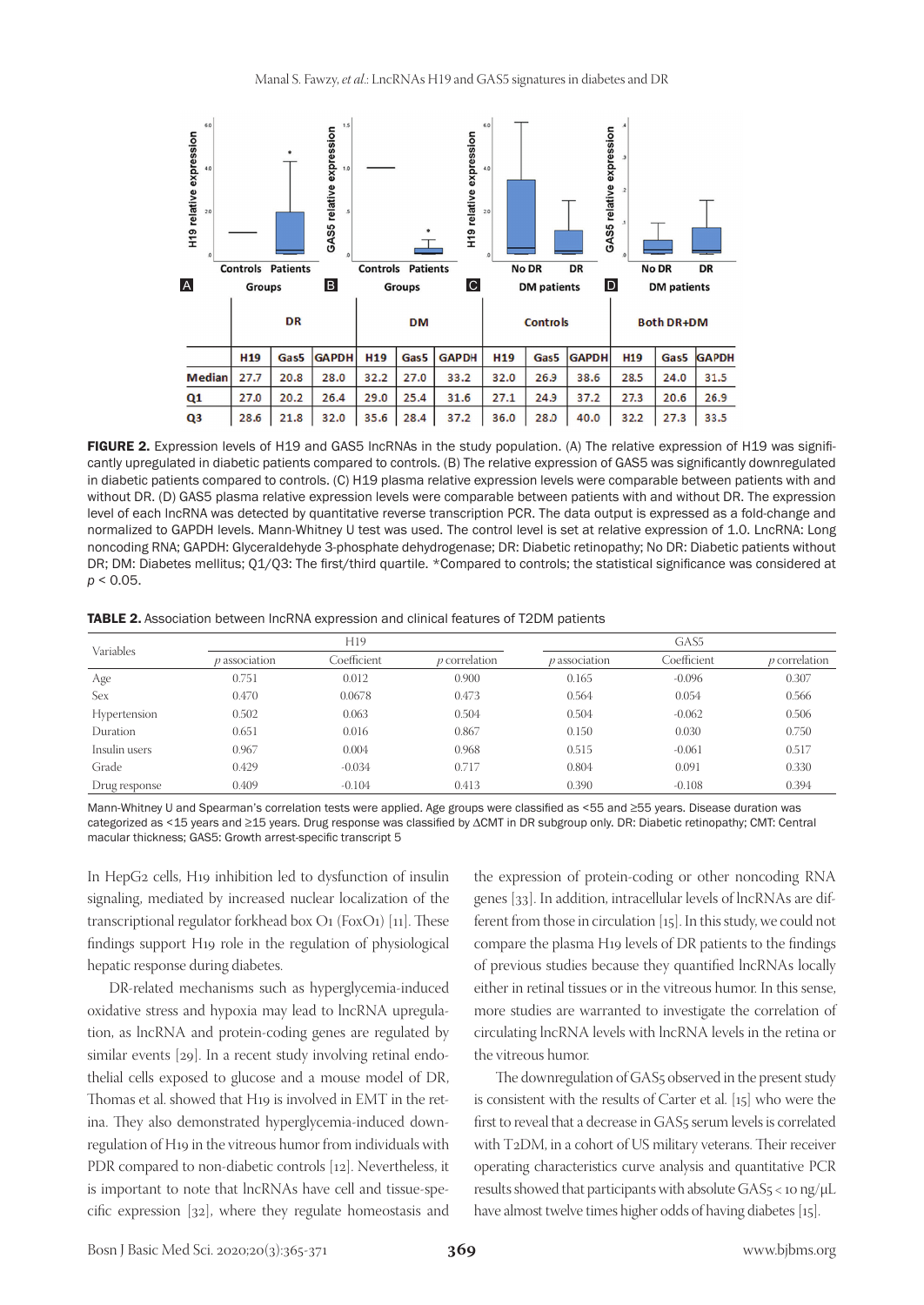The GAS5 gene is located at 1q25, a locus that displays dysregulation in several cancers [34,35]. It has been found that GAS5 suppresses rapamycin, an mTOR (mammalian target of rapamycin) inhibitor, and mTOR is implicated in the regulation of beta-cell mass and consequently in T2DM development [36].

Collectively, the current findings indicate cell-specific and multiple roles of lncRNAs, including H19 and GAS5 lncRNAs. Given the essential regulatory roles of lncRNAs in gene expression, it will be interesting to identify the molecular targets of H19 and GAS5 that are implicated in T2DM [15].

## CONCLUSION

Although we showed that plasma levels of H19 and GAS5 differ significantly between T2DM patients (with and without DR) and healthy controls, the lncRNA levels were not correlated with DR grades or early response to single-dose aflibercept. Therefore, H19 and GAS5 may not have an obvious role in DR or in the prediction of anti-VEGF early response in our population. Further follow-up studies with pre- and post-treatment analysis of circulating lncRNA levels may reveal a higher predictive value of these RNAs for early anti-VEGF treatment response, compared to the cross-sectional analysis. Additionally, future studies using global transcriptome analysis to avoid the subjective bias in the selection of lncRNAs may identify novel lncRNAs with potential prognostic or predictive role in DR.

# ACKNOWLEDGMENTS

The authors thank all the participants for their approval to join this study.

# REFERENCES

- [1] Ting DS, Cheung GC, Wong TY. Diabetic retinopathy: Global prevalence, major risk factors, screening practices and public health challenges: A review. Clin Exp Ophthalmol 2016;44(4):260-77. https://doi.org/10.1111/ceo.12696.
- [2] Deshpande AD, Harris-Hayes M, Schootman M. Epidemiology of diabetes and diabetes-related complications. Phys Ther 2008;88(11):1254-64. https://doi.org/10.2522/ptj.20080020.
- [3] Ma J, Wang J, Liu Y, Wang C, Duan D, Lu N, et al. Comparisons of serum miRNA expression profiles in patients with diabetic retinopathy and type 2 diabetes mellitus. Clinics (Sao Paulo) 2017;72(2):111-5.

https://doi.org/10.6061/clinics/2017(02)08.

[4] Reddy MA, Zhang E, Natarajan R. Epigenetic mechanisms in diabetic complications and metabolic memory. Diabetologia 2015;58(3):443-55.

https://doi.org/10.1007/s00125-014-3462-y.

[5] Jae N, Dimmeler S. Long noncoding RNAs in diabetic retinopathy. Circ Res 2015;116(7):1104-6.

https://doi.org/10.1161/CIRCRESAHA.115.306051.

[6] Goyal N, Kesharwani D, Datta M. Lnc-ing non-coding RNAs with metabolism and diabetes: Roles of lncRNAs. Cell Mol Life Sci 2018;75(10):1827-37.

- https://doi.org/10.1007/s00018-018-2760-9.
- [7] Biswas S, Sarabusky M, Chakrabarti S. Diabetic retinopathy, lncRNAs, and inflammation: A dynamic, interconnected network. J Clin Med 2019;8(7):1033. https://doi.org/10.3390/jcm8071033.
- [8] Biswas S, Chakrabarti S. Increased extracellular matrix protein production in chronic diabetic complications: Implications of non-coding RNAs. Noncoding RNA 2019;5(1):30. https://doi.org/10.3390/ncrna5010030.
- [9] Leti F, DiStefano JK. Long noncoding RNAs as diagnostic and therapeutic targets in type 2 diabetes and related complications. Genes (Basel) 2017;8(8). https://doi.org/10.3390/genes8080207.
- [10] Gao Y, Wu F, Zhou J, Yan L, Jurczak MJ, Lee HY, et al. The H19/let-7 double-negative feedback loop contributes to glucose metabolism in muscle cells. Nucleic Acids Res 2014;42(22):13799-811. https://doi.org/10.1093/nar/gku1160.
- [11] Goyal N, Sivadas A, Shamsudheen KV, Jayarajan R, Verma A, Sivasubbu S, et al. RNA sequencing of db/db mice liver identifies lncRNA H19 as a key regulator of gluconeogenesis and hepatic glucose output. Sci Rep 2017;7(1):8312. https://doi.org/10.1038/s41598-017-08281-7.
- [12] Thomas AA, Biswas S, Feng B, Chen S, Gonder J, Chakrabarti S. lncRNA H19 prevents endothelial-mesenchymal transition in diabetic retinopathy. Diabetologia 2019;62(3):517-30. https://doi.org/10.1007/s00125-018-4797-6.
- [13] Sinha M, Ghatak S, Roy S, Sen CK. microRNA-200b as a switch for inducible adult angiogenesis. Antioxid Redox Signal 2015;22(14):1257-72. https://doi.org/10.1089/ars.2014.6065.
- [14] Zhu Y, Ni T, Lin J, Zhang C, Zheng L, Luo M. Long non-coding RNA H19, a negative regulator of microRNA-148b-3p, participates in hypoxia stress in human hepatic sinusoidal endothelial cells via NOX4 and eNOS/NO signaling. Biochimie 2019;163:128-36. https://doi.org/10.1016/j.biochi.2019.04.006.
- [15] Carter G, Miladinovic B, Patel AA, Deland L, Mastorides S, Patel NA. Circulating long noncoding RNA GAS5 levels are correlated to prevalence of type 2 diabetes mellitus. BBA Clin 2015;4:102-7. https://doi.org/10.1016/j.bbacli.2015.09.001.
- [16] Lin H, Xing W, Li Y, Xie Y, Tang X, Zhang Q. Downregulation of serum long noncoding RNA GAS5 may contribute to insulin resistance in PCOS patients. Gynecol Endocrinol 2018;34(9):784-8. https://doi.org/10.1080/09513590.2018.1459548.
- [17] Xu Y, Xing YQ. Long non-coding RNA GAS5 contributed to the development of glaucoma via regulating the TGF-beta signaling pathway. Eur Rev Med Pharmacol Sci 2018;22(4):896-902. https://doi.org/10.26355/eurrev\_201802\_14367.
- [18] Sathishkumar C, Prabu P, Mohan V, Balasubramanyam M. Linking a role of lncRNAs (long non-coding RNAs) with insulin resistance, accelerated senescence, and inflammation in patients with type 2 diabetes. Hum Genomics 2018;12(1):41. https://doi.org/10.1186/s40246-018-0173-3.
- [19] Li Q, Pang L, Yang W, Liu X, Su G, Dong Y. Long non-coding RNA of myocardial infarction associated transcript (LncRNA-MIAT) promotes diabetic retinopathy by upregulating transforming growth factor-beta1 (TGF-beta1) signaling. Med Sci Monit 2018;24:9497-503.

https://doi.org/10.12659/MSM.911787.

- [20] Yan B, Tao ZF, Li XM, Zhang H, Yao J, Jiang Q. Aberrant expression of long noncoding RNAs in early diabetic retinopathy. Invest Ophthalmol Vis Sci 2014;55(2):941-51. https://doi.org/10.1167/iovs.13-13221.
- [21] Li CP, Wang SH, Wang WQ, Song SG, Liu XM. Long noncoding RNA-Sox2OT knockdown alleviates diabetes mellitus-induced retinal ganglion cell (RGC) injury. Cell Mol Neurobiol 2017;37(2):361-9. https://doi.org/10.1007/s10571-016-0380-1.
- [22] Early Treatment Diabetic Retinopathy Study Research Group. Early treatment diabetic retinopathy study design and baseline patient characteristics. ETDRS report number 7. Ophthalmology 1991;98(5